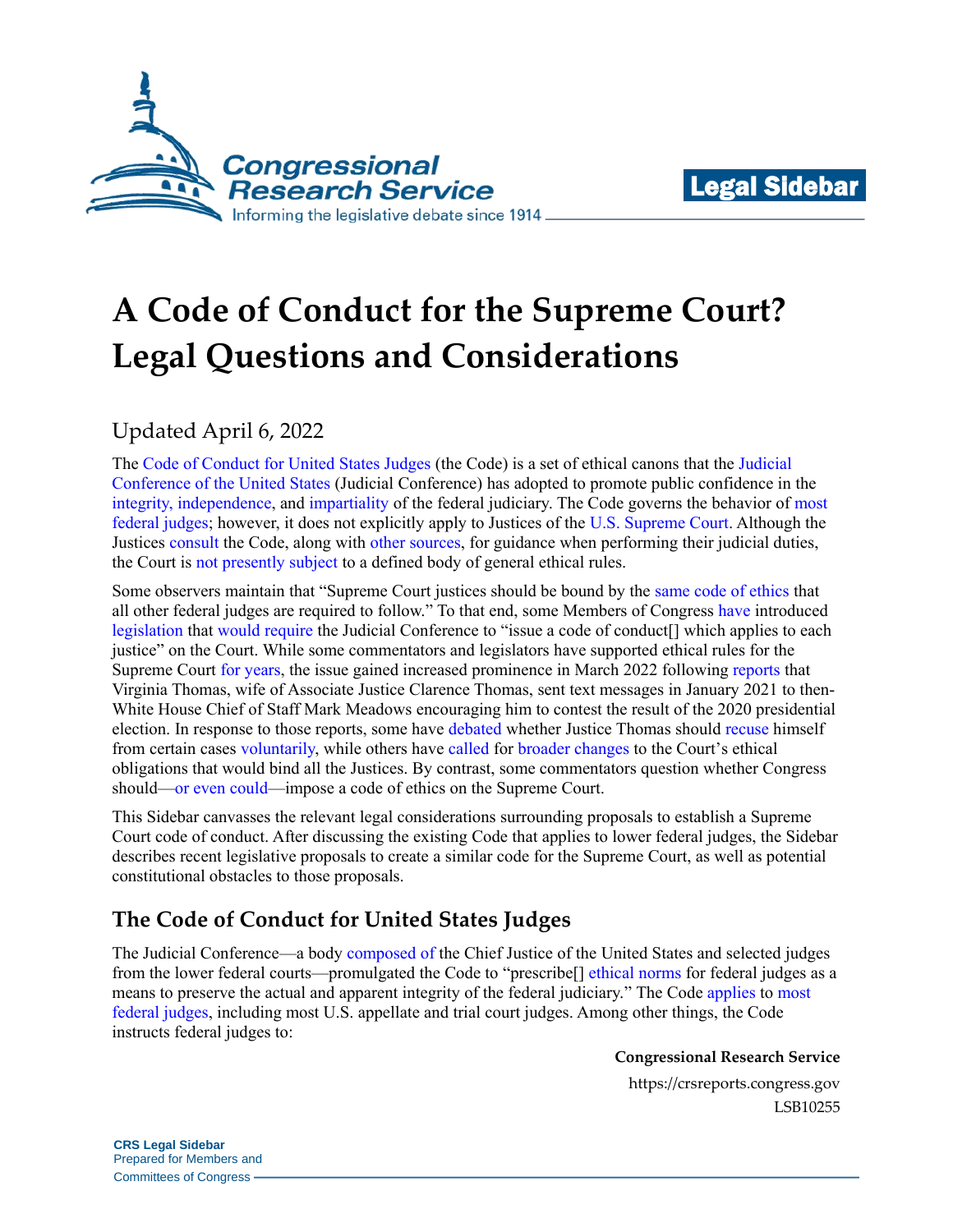- Uphold the [integrity and independence](http://www.uscourts.gov/judges-judgeships/code-conduct-united-states-judges#b) of the judiciary;
- Avoid not only [impropriety](http://www.uscourts.gov/judges-judgeships/code-conduct-united-states-judges#c) but the appearance thereof;
- Perform the duties of their offices [fairly, impartially, and diligently;](http://www.uscourts.gov/judges-judgeships/code-conduct-united-states-judges#d)
- Avoid [extrajudicial activities](http://www.uscourts.gov/judges-judgeships/code-conduct-united-states-judges#e) that would be inconsistent with the obligations of judicial office; and
- Refrain from [political activity.](http://www.uscourts.gov/judges-judgeships/code-conduct-united-states-judges#f)

The Code is [not a binding set of laws](https://crsreports.congress.gov/product/pdf/R/R45300#_Toc98502211) but rather a set of ["aspirational rules"](http://media.ca8.uscourts.gov/opndir/09/11/082001P.pdf#page=15) by which federal judges should strive to abide. The Code "contains [no enforcement mechanism"](https://www.cadc.uscourts.gov/internet/opinions.nsf/E58624BC5DFA27AC85256F7A00642254/$file/00-5212a.txt) of its own and it "is not designed or intended as a basis for [civil liability or criminal prosecution.](http://www.uscourts.gov/judges-judgeships/code-conduct-united-states-judges#b)" The Code [contemplates the possibility of](https://www.uscourts.gov/sites/default/files/code_of_conduct_for_united_states_judges_effective_march_12_2019.pdf#page=3)  [discipline](https://www.uscourts.gov/sites/default/files/code_of_conduct_for_united_states_judges_effective_march_12_2019.pdf#page=3) for judges who violate its tenets but also states, "Not every violation of the Code should lead to disciplinary action." Judges who fail to abide by the Code risk [judicial discipline](https://law.justia.com/cases/federal/appellate-courts/F3/404/688/588948/) (such as being [temporarily barred](http://uscode.house.gov/view.xhtml?req=granuleid:USC-prelim-title28-section354&num=0&edition=prelim) from hearing new cases) or [disqualification](https://www.cadc.uscourts.gov/internet/opinions.nsf/E58624BC5DFA27AC85256F7A00642254/$file/00-5212a.txt) from an existing case. Neither of those remedies is [often granted.](https://digitalcommons.law.mercer.edu/cgi/viewcontent.cgi?article=1509&context=jour_mlr#page=11)

#### **Ethics and the Supreme Court**

By its explicit terms, the Code governs only the judges of the [lower federal courts.](http://www.uscourts.gov/judges-judgeships/code-conduct-united-states-judges#a) It does not apply to [Supreme Court Justices,](http://campbelllawreview.com/cms/wp-content/uploads/2018/05/19_Dubay-Article-531-567.pdf#page=20) nor has the Supreme Court formally promulgated its own [ethical code.](https://www.supremecourt.gov/publicinfo/year-end/2011year-endreport.pdf#page=5) As a result, there is presently [no single](https://www.supremecourt.gov/publicinfo/year-end/2011year-endreport.pdf#page=5) body of ethical canons with which the nation's highest court must comply when discharging its judicial duties.

The absence of such a body of canons [does not mean](https://crsreports.congress.gov/product/pdf/LSB/LSB10189) that Supreme Court Justices are wholly unconstrained by ethical norms and guidelines. Even though the Cod[e does not formally apply](http://www.uscourts.gov/judges-judgeships/code-conduct-united-states-judges#a) to Supreme Court Justices, the Justices ["consult the Code of Conduct"](https://www.supremecourt.gov/publicinfo/year-end/2011year-endreport.pdf#page=4) and [other authorities](https://www.supremecourt.gov/publicinfo/year-end/2011year-endreport.pdf#page=5) "to resolve specific ethical issues." Moreover, although Congress has not enacted legislation mandating the adoption of a Supreme Court code of conduct, several statutes do impose various [other ethical requirements](https://crsreports.congress.gov/product/pdf/LSB/LSB10189) upon the Justices. For example, [28 U.S.C. § 455](http://uscode.house.gov/view.xhtml?req=granuleid:USC-prelim-title28-section455&num=0&edition=prelim) requires federal judges, including Supreme Court Justices, to [recuse themselves](https://crsreports.congress.gov/product/pdf/R/R45300#_Toc523407272) from particular cases under specified circumstances, such as when the judge or Justice "has a personal bias or prejudice concerning a party" or "a financial interest in the subject matter in controversy." Congress has also [directed Supreme Court Justices](http://uscode.house.gov/view.xhtml?req=granuleid:USC-prelim-title5a-node49-title1-section109&num=0&edition=prelim) to comply with certain [financial](http://uscode.house.gov/view.xhtml?req=granuleid:USC-prelim-title5a-node49-title1-section101&num=0&edition=prelim)  [disclosure](http://uscode.house.gov/view.xhtml?req=granuleid:USC-prelim-title5a-node49-title1-section101&num=0&edition=prelim) requirements that apply to [federal officials generally.](http://uscode.house.gov/view.xhtml?req=granuleid:USC-prelim-title5a-node49-title1-section109&num=0&edition=prelim) In addition, the Court has voluntarily [resolved to comply](https://www.washingtonpost.com/r/2010-2019/WashingtonPost/2012/02/21/National-Politics/Graphics/1991_Resolution.pdf) with certain [Judicial Conference regulations](https://www.uscourts.gov/sites/default/files/vol02c-ch06.pdf) pertaining to the receipt of gifts by judicial officers, even though those regulations would otherwise [not apply to Supreme Court Justices.](https://www.uscourts.gov/sites/default/files/vol02c-ch06.pdf#page=2)

In response to calls to mandate a code of ethics for the Supreme Court, some Members of the 117th Congress introduced the For the People Act of 2021 [\(H.R. 1](http://www.congress.gov/cgi-lis/bdquery/z?d117:H.R.1:)[/S. 1\)](http://www.congress.gov/cgi-lis/bdquery/z?d117:S.1:), which, among other things, would require "the Judicial Conference [to] issue a code of conduct, which applies to each justice … of the United States." The Supreme Court Ethics Act [\(H.R. 4766](http://www.congress.gov/cgi-lis/bdquery/z?d117:H.R.4766:)[/S. 2512\)](http://www.congress.gov/cgi-lis/bdquery/z?d117:S.2512:) would impose the same requirement through standalone legislation. These proposals [echo](https://www.congress.gov/bill/116th-congress/house-bill/1/text) similar [bills](https://www.congress.gov/115/bills/s3357/BILLS-115s3357is.pdf#page=140) from [past Congresses](https://www.congress.gov/115/bills/s835/BILLS-115s835is.pdf#page=3) that would have likewise subjected [the Supreme Court](https://www.congress.gov/115/bills/hr7140/BILLS-115hr7140ih.pdf#page=141) to a code of judicial conduct.

#### **Legal Considerations for Congress**

Legislative proposals to impose a code of conduct on the Supreme Court raise an array of legal questions. The first is a question of statutory design: Which institution would Congress charge with formulating the ethical standards to govern the Justices? A legislative proposal introduced in the 115th Congress would have entrusted [the Supreme Court itself](https://www.congress.gov/115/bills/s835/BILLS-115s835is.pdf#page=3) with the task of "promulgat[ing] a code of ethics" and would have given the Justices substantial (albeit not unbounded) freedom to design the rules that would govern their own conduct. Similarly, a [House resolution](https://www.congress.gov/bill/117th-congress/house-resolution/702/text) introduced during the 117th Congress would express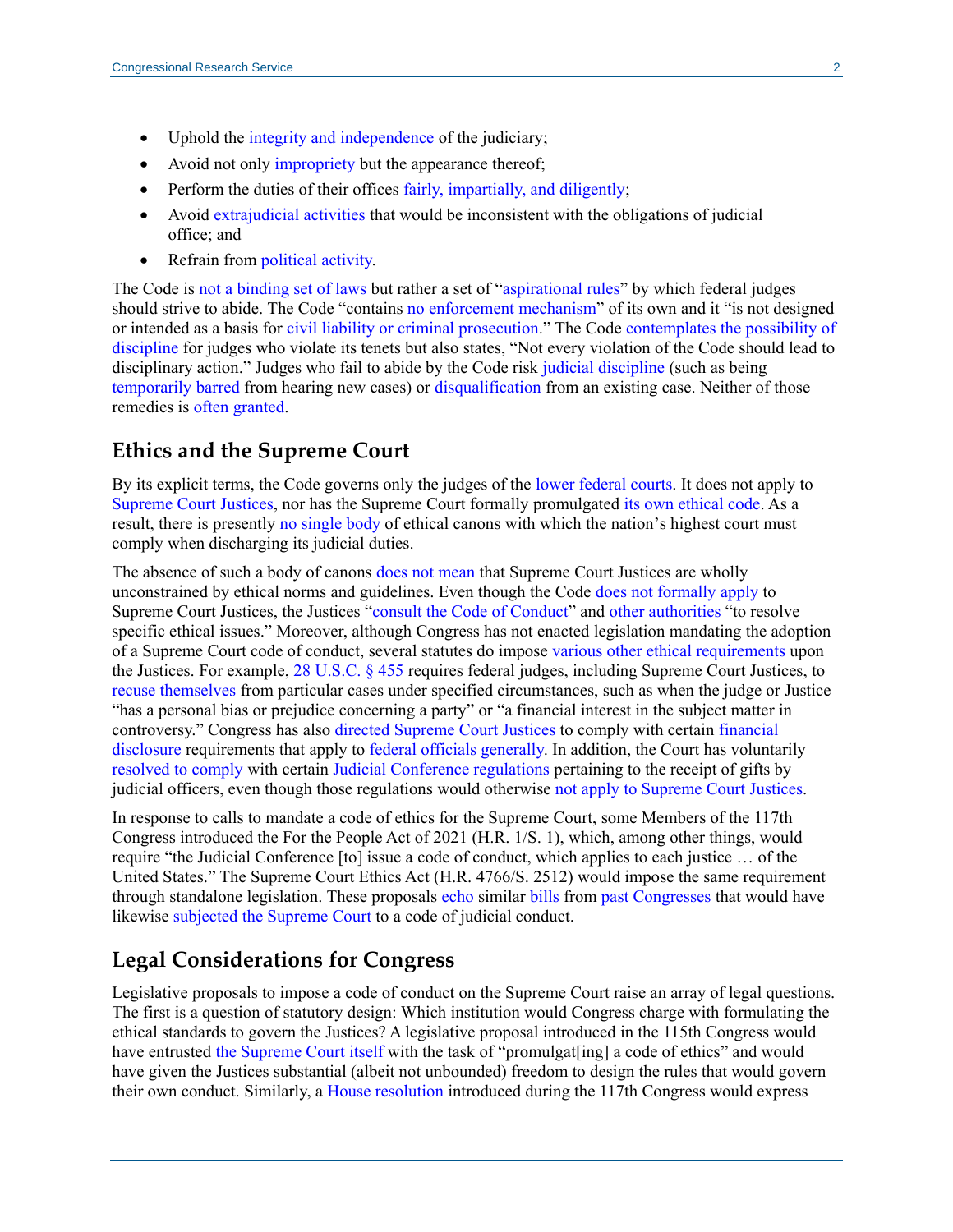"the sense of the House of Representatives that the Justices of the Supreme Court should make themselves subject to the existing and operative ethics guidelines set out in the Code of Conduct for United States Judges, or should promulgate their own code of conduct." The For the People Act and the Supreme Court Ethics Act, by contrast, would not allow the Court to design its own ethical code; those proposals would instead grant that authority to the Judicial Conference.

A related question is whether legislative efforts to require the Supreme Court to abide by a code of judicial conduct would [violate the constitutional separation of powers.](https://scholar.valpo.edu/cgi/viewcontent.cgi?article=2302&context=vulr#page=10) To ensure that federal judges would decide cases impartially without fear of political retaliation, the Framers of the Constitution [purposefully insulated](https://guides.loc.gov/federalist-papers/text-71-80#s-lg-box-wrapper-25493470) the federal judiciary from political control. Chief Justice John Roberts invoked those ideals in his 2021 [Year-End Report on the Federal Judiciary,](https://www.supremecourt.gov/publicinfo/year-end/2021year-endreport.pdf) asserting that the courts "require ample institutional independence" and that "[t]he Judiciary's power to manage its internal affairs insulates courts from inappropriate political influence and is crucial to preserving public trust in its work as a separate and coequal branch of government." Some observers have argued that imposing a code of conduct upon the Supreme Court would amount to an unconstitutional [legislative usurpation of judicial authority.](https://scholar.valpo.edu/cgi/viewcontent.cgi?article=2302&context=vulr#page=10) The [House resolution](https://www.congress.gov/bill/117th-congress/house-resolution/702/text) discussed above notes that separation of powers and the independence of the judiciary "may be compromised by extensive legislative or executive interference into that branch's functions" and would thus avoid imposing any binding requirement on the Court. On the other hand, [some commentators](http://law.howard.edu/sites/default/files/related-downloads/how_58_3.pdf#page=252) emphasize the ways that Congress may validly act with respect to the Supreme Court, for example through its authority to [impeach](https://crsreports.congress.gov/product/pdf/R/R44260) Justices and [decide](http://uscode.house.gov/view.xhtml?req=granuleid:USC-prelim-title28-section5&num=0&edition=prelim) whether Justices are entitled to salary increases. By extension, according to this argument, requiring the Supreme Court to adopt a code of conduct would constitute a permissible exercise of Congress's authority.

Because the Supreme Court possesses the [authority](https://supreme.justia.com/cases/federal/us/5/137/#tab-opinion-1958607) to determine the constitutionality of legislative enactments, the [Supreme Court itself](https://crsreports.congress.gov/product/pdf/LSB/LSB10189) would appear to have a critical role in determining whether Congress may validly impose a code of ethical conduct upon it. It is difficult to predict whether the Court would uphold the constitutionality of a legislatively mandated code of conduct, as existing judicial precedent [offers minimal guidance](https://crsreports.congress.gov/product/pdf/LSB/LSB10189) on how the Court might resolve this constitutional question. For instance, the Supreme Court [has never explicitly decided](https://www.supremecourt.gov/publicinfo/year-end/2011year-endreport.pdf#page=7) whether the [federal statute](http://uscode.house.gov/view.xhtml?req=granuleid:USC-prelim-title28-section455&num=0&edition=prelim) requiring Supreme Court Justices to recuse themselves from particular cases is an unconstitutional [legislative encroachment](https://scholar.valpo.edu/cgi/viewcontent.cgi?article=2302&context=vulr#page=12) upon the judiciary, nor has the Court ever directly addressed whether Congress may subject Supreme Court Justices to [financial reporting requirements](https://www.supremecourt.gov/publicinfo/year-end/2011year-endreport.pdf#page=6) or limitations upon the receipt of gifts.

Distinct from this separation-of-powers issue is the question of whether Congress may authorize the Judicial Conference—which is composed almost entirely of judges from the *inferior* [federal courts—](http://uscode.house.gov/view.xhtml?req=granuleid:USC-prelim-title28-section331&num=0&edition=prelim)to promulgate ethical rules to govern Justices on the High Court. The Constitution explicitly contemplates that the Supreme Court will remain ["supreme"](https://www.archives.gov/founding-docs/constitution-transcript#toc-article-iii-) over any "inferior" courts that "Congress may from time to time ordain and establish," such as the federal district and appellate courts. Some observers have therefore suggested that it would be [unconstitutional,](https://scholar.valpo.edu/cgi/viewcontent.cgi?article=2302&context=vulr#page=10) or at least inappropriate, for the Judicial Conference to make rules for the Supreme Court. As one example, Senior Associate Justice Anthony Kennedy has stated that it would raise a "legal problem" and would be "structurally unprecedented for district and circuit judges to make rules that Supreme Court judges have to follow."

A Supreme Court code of conduct could also raise practical issues to the extent that it would require Justices to [disqualify themselves](https://www.uscourts.gov/judges-judgeships/code-conduct-united-states-judges#d) from particular cases. [Unlike in the lower courts,](https://casetext.com/case/appeal-denied) where a district or circuit judge from the same court may [step in](https://law.resource.org/pub/us/case/reporter/US/541/541.US.913.03-475.html) to take a recused judge's place, neither retired Justices of the Supreme Court nor lower court judges may hear a case in a [recused Justice's stead.](https://crsreports.congress.gov/product/pdf/R/R45300#ifn131) The disqualification of a Supreme Court Justice from a particular case could leave the Court with an [even](https://law.resource.org/pub/us/case/reporter/US/541/541.US.913.03-475.html)  [number of Justices](https://law.resource.org/pub/us/case/reporter/US/541/541.US.913.03-475.html) to decide the case and thus increase the likelihood that the Court would be [evenly](https://casetext.com/case/appeal-denied)  [divided](https://casetext.com/case/appeal-denied) and [unable to create binding precedent](https://crsreports.congress.gov/product/pdf/R/R45300#_Toc523407272) for future litigants. Conversely, if the other Justices would otherwise be evenly divided, it may be even more critical for a Justice with an appearance of partiality to avoid casting the deciding vote.